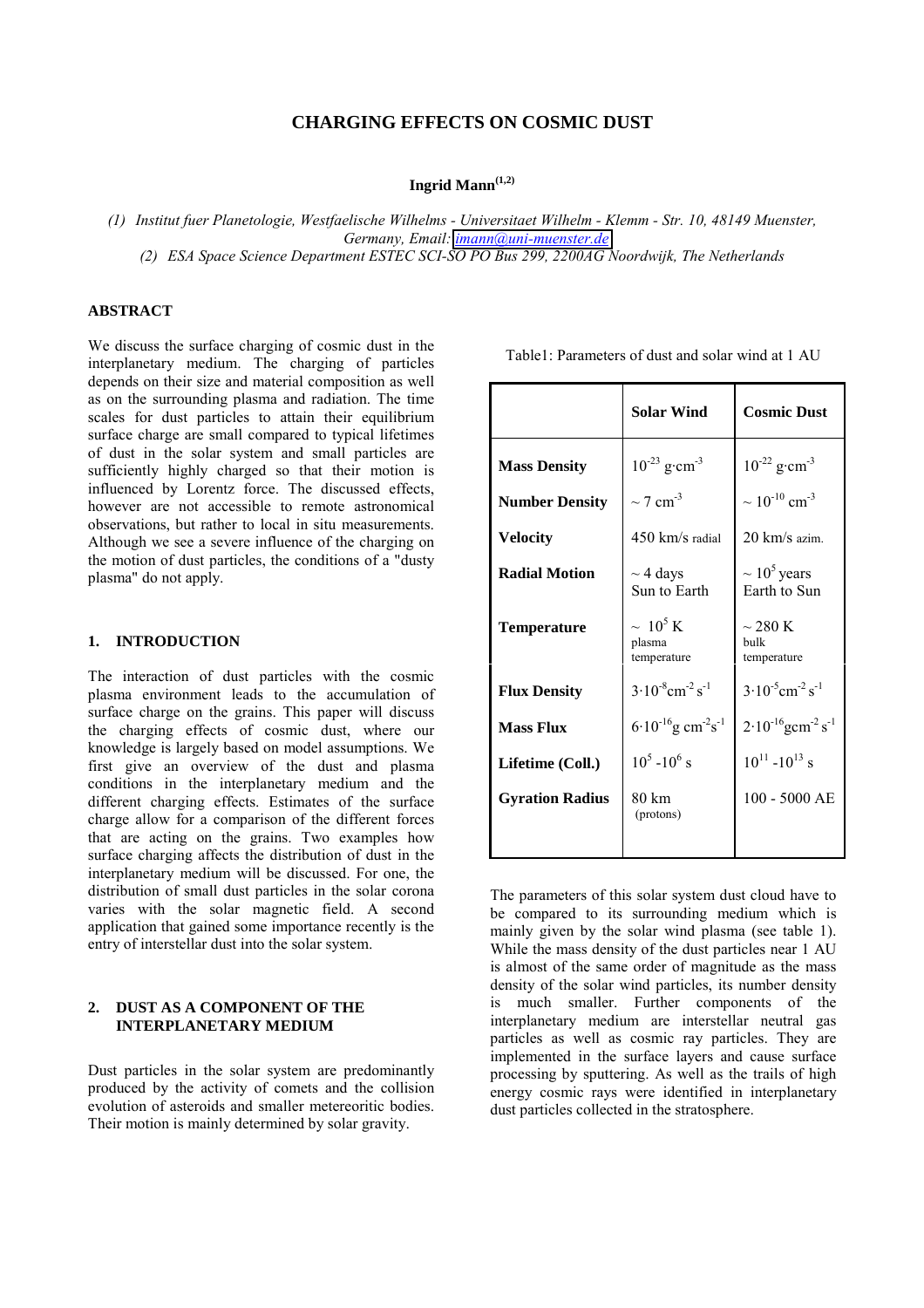The lifetime of particles is limited by mutual catastrophic collisions, the Poynting Robertson effect, dust erosion and sublimation in the vicinity of the sun. Mutual collisions take place with relative velocities of the orders of km/s and cause the destruction of dust particles and the formation of a cascade of particles of smaller sizes. The orbits of the fragments remain similar to those of the initial dust particles - aside from the eccentricity and semi-major axis that increase if the fragments are more influenced by radiation pressure than the initial particles. The lifetime of particles with sizes beyond about 100 micron are limited by collision and are beyond  $10^4$  years. Catastrophic mutual collisions may also change the size distribution of particles in the dust cloud [1]. The lifetime against collision increases for smaller particles, where the Poynting Robertson lifetime is the limiting parameter: The tangential component of the solar radiation pressure force in the frame of the moving dust particle leads to a slight deceleration of particles (Poynting - Robertson effect) so that the Keplerian orbits are superimposed with a drift toward the Sun on time scales of  $10^4$  to  $10^6$  years. Finally particles can reach temperatures close to 2000 K in the vicinity of the sun and sublimate.

The major sources determine the distribution of orbits in the dust cloud which are similar to the parentbodies. Asteroids are in orbits with inclinations < 30º and eccentricity  $\leq 0.1$ . Short period comets are in orbits with inclinations  $\leq 40^{\circ}$  and eccentricity  $\leq 0.4$ . For long period comets, inclinations may range from 0 to 180º. The deceleration of particles reduces the semimajor axis and eccentricity of orbits and leads to an increase of dust number density with decreasing solar distance [2]. Perturbations, for instance due to the presence of planets randomise the other orbital elements, argument of the perihelion and of the ascending node so that the overall distribution of dust in the solar system appears to be rotationally symmetric to an axis through the solar pole. The symmetry plane of the dust cloud is close to, but not identical with the invariable plane of the solar system.

Aside from gravity the acting forces are the solar radiation pressure force, the solar wind drag, and the Lorentz force. While the influence of the solar wind drag is usually negligible, both, the Lorentz force and the radiation pressure force become increasingly important for small dust particles.

#### **3. CHARGING OF COSMIC DUST**

The charging of cosmic dust particles is caused by sticking of low energy electrons and ions of the surrounding plasma, induced secondary electron emission, thermionic emission and photoelectric emission due to solar and interstellar radiation (see Fig.1). Draine and Salpeter [3] carried out a detailed study of the charging of dust grains in a hot plasma with temperatures of the order of  $10^4$  to  $10^9$  K to apply to dust in cosmic, interstellar environments. Plasma density and temperature, the relative velocity of the dust and the plasma, the solar radiation and finally the physical properties of the dust grains determine their charging rates. Mukai [4] calculated the surface charge of dust particles in the solar system and showed that in the interplanetary medium this is predominantly determined by photoelectric emission due to solar radiation.





For small dust particles that reach high positive values of the surface potential the field emission of positive ions can cause a significant mass loss and lead to the destruction of particles [3]. It has however been shown to be not the case for dust particles in the interplanetary medium [5]. Since especially the secondary electron yield depends on the material composition of particles, the surface charge of dust also depends on the dust composition. Different conditions apply for local plasma environments, such as for instance in planetary magnetospheres. The charging process in a dense plasma is determined by the plasma parameters rather than by the radiation environment. Particular cases of dust plasma interaction are discussed for instance [6,7] for the Saturnian ring system, the environment of comets and the Jovian environment. We here will concentrate on discussing the surface charge and its consequences for dust in the interplanetary medium.

## **4. CONSEQUENCES OF DUST CHARGES**

Dust particles in the interplanetary medium attain their equilibrium surface charge within a time span of *10s* to  $10^5$ s. The time for one orbital revolution in comparison is of the order of  $10^7s$  at  $1AU$  and the change of the distance from the sun is negligible over that time. As bulk velocity, number density and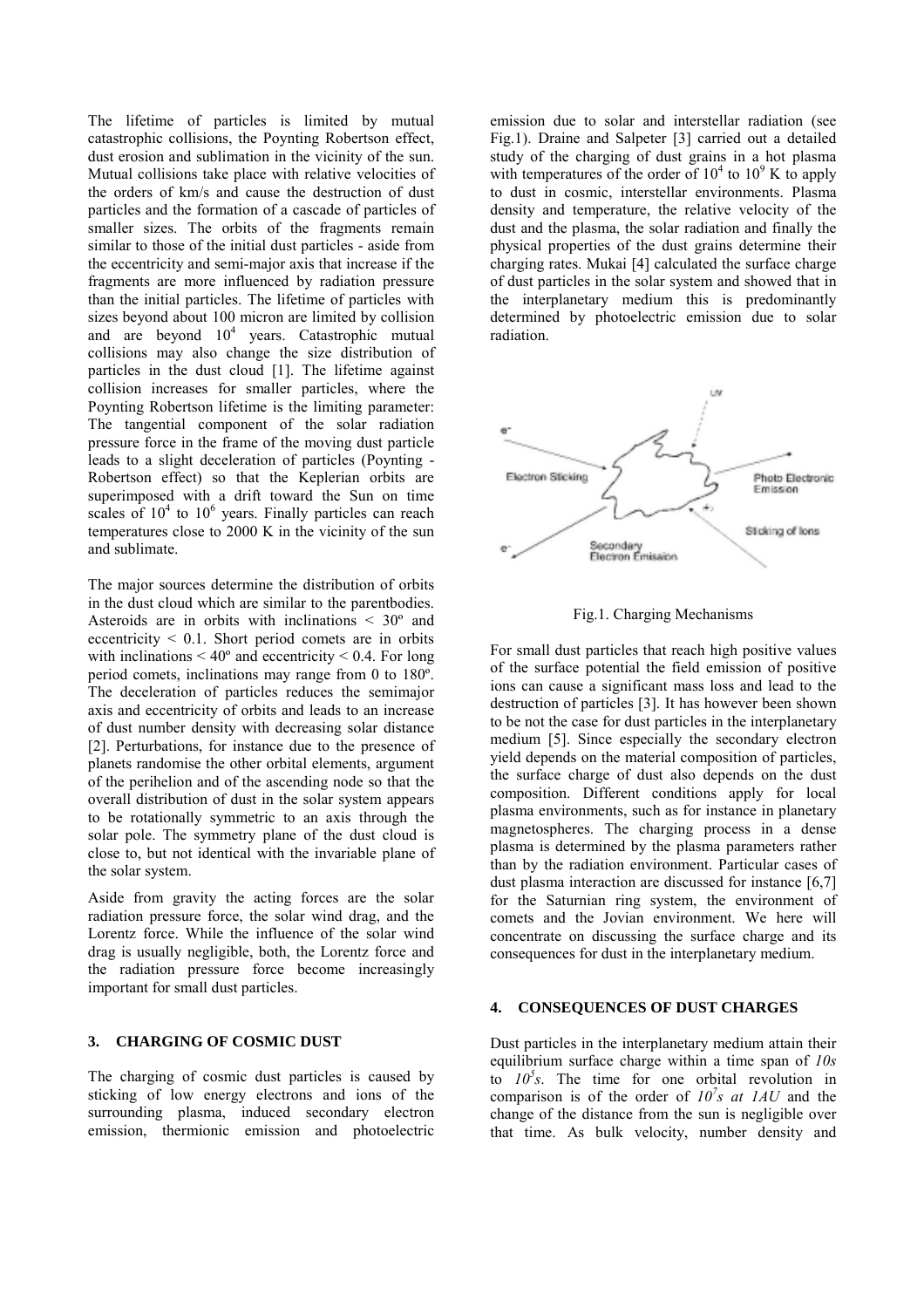temperature of solar wind particles vary in time the surface charge of dust particles may vary by up to 20 percent [5]. The time to reach the equilibrium surface charge decreases with increasing size of particles and is approximately proportional to  $a^{-1}$  where *a* is the radius of the dust particle and slightly depends on the material composition. The characteristic time increases with distance from the sun.

It should be noted that typical parameters of dust in the overall interplanetary medium do not fulfil the conditions of a "dusty plasma" [6,8] where the charged dust particles act as a further "heavy" plasma component. Dust particles in the interplanetary medium can be considered as isolated screened grains that do not participate in the collective behaviour of the plasma particles. Rather than a "dusty plasma" they may be described as "dust in a plasma".

Table 2. Specific forces on dust at 1 AU

| mass                                                | radius                  | $F_{\rm grav}/m$                                 | $F_{rad}/m$                                                            | $F_{L}/m$                                                               |
|-----------------------------------------------------|-------------------------|--------------------------------------------------|------------------------------------------------------------------------|-------------------------------------------------------------------------|
| [kg]                                                | [µm]                    | $[N \cdot kg^{-1}]$                              | $[N \cdot kg^{-1}]$                                                    | $[N \cdot kg^{-1}]$                                                     |
| $10^{-17}$<br>$10^{-14}$<br>$10^{-11}$<br>$10^{-8}$ | 0.1<br>1.0<br>10<br>100 | $10^{-3}$<br>$10^{-3}$<br>$10^{-3}$<br>$10^{-3}$ | $\begin{array}{l} 10^{-2}\\ 10^{-3}\\ 10^{-4}\\ 10^{-5}\\ \end{array}$ | $\begin{array}{l} 10^{-2} \\ 10^{-4} \\ 10^{-6} \\ 10^{-8} \end{array}$ |

The effect that the surface charge has on the dynamics of dust grains in a magnetic field depends on the charge to mass ratio of grains. The charge being proportional to the surface area of grains and the mass being proportional to the volume in the case of compact grains, especially small grains are influenced by the surface charge. The estimated specific forces F/m for dust particles of radii 0.1 to 100 μm are listed in table 1. The estimate shows solar gravity force,  $F_{grav}$ solar radiation pressure force, Frad and Lorentz force FL, for particles in interplanetary space at 1 AU that attained equilibrium surface charge.

# **5. DUST IN THE SOLAR CORONA**

Dust in the solar vicinity attains a higher electric surface charge as a result of the increasing photon flux and secondary electron emission caused by the impact of solar wind particles. Also the solar magnetic field and as a result the Lorentz force increases. Particles experience a fluctuation of their orbital inclination so that the dust cloud in comparison to the initial distribution extends to higher latitudes [9,10]. If the

influence of the Lorentz force becomes stronger then particles can be deflected into random orbits. The solar radiation pressure influences the motion of small dust particles as a competing effect [11]. While the Lorentz force acts perpendicular to the magnetic field and to the dust velocity, the solar radiation acts radially away from the sun. The main, radial component of the radiation pressure (in the frame of the moving particle) counteracts solar gravity, so that the particles move in a reduced gravitational field as long as the radiation pressure does not exceed gravity.



Figure 2: The ratio  $\beta = F_{rad}/F_{grav}$  for dust models

The radiation pressure depends on the light scattering properties of the dust and therefore on size, structure and material composition [12] as shown in Fig. 2. The solar radiation pressure  $F_{rad}$  is given as the ratio  $\beta = F_{rad}$  $/F_{\text{grav}}$  where  $F_{\text{grav}}$  is the solar gravity force. Shown are the values for highly absorbing cometary grains (solid line), moderately absorbing cometary grains (dotted line), asteroidal grains (dashed line) and interstellar grains of core-mantle structure (dash-dotted line). The radiation pressure increases with decreasing mass of grains to about  $10^{17}$  Kg and then drops down for smaller particles. For all models, except for strongly absorbing dust particles, radiation pressure and gravity are about equal at maximum.

When the sizes of particles are diminished either by sublimation or by collisional destruction in the inner solar system, then the radiation pressure force increases. The interplay of sublimation and increasing radiation pressure for diminished size of dust particles can lead to the formation of dust rings [13]. Radiation pressure can also lead to the formation of beta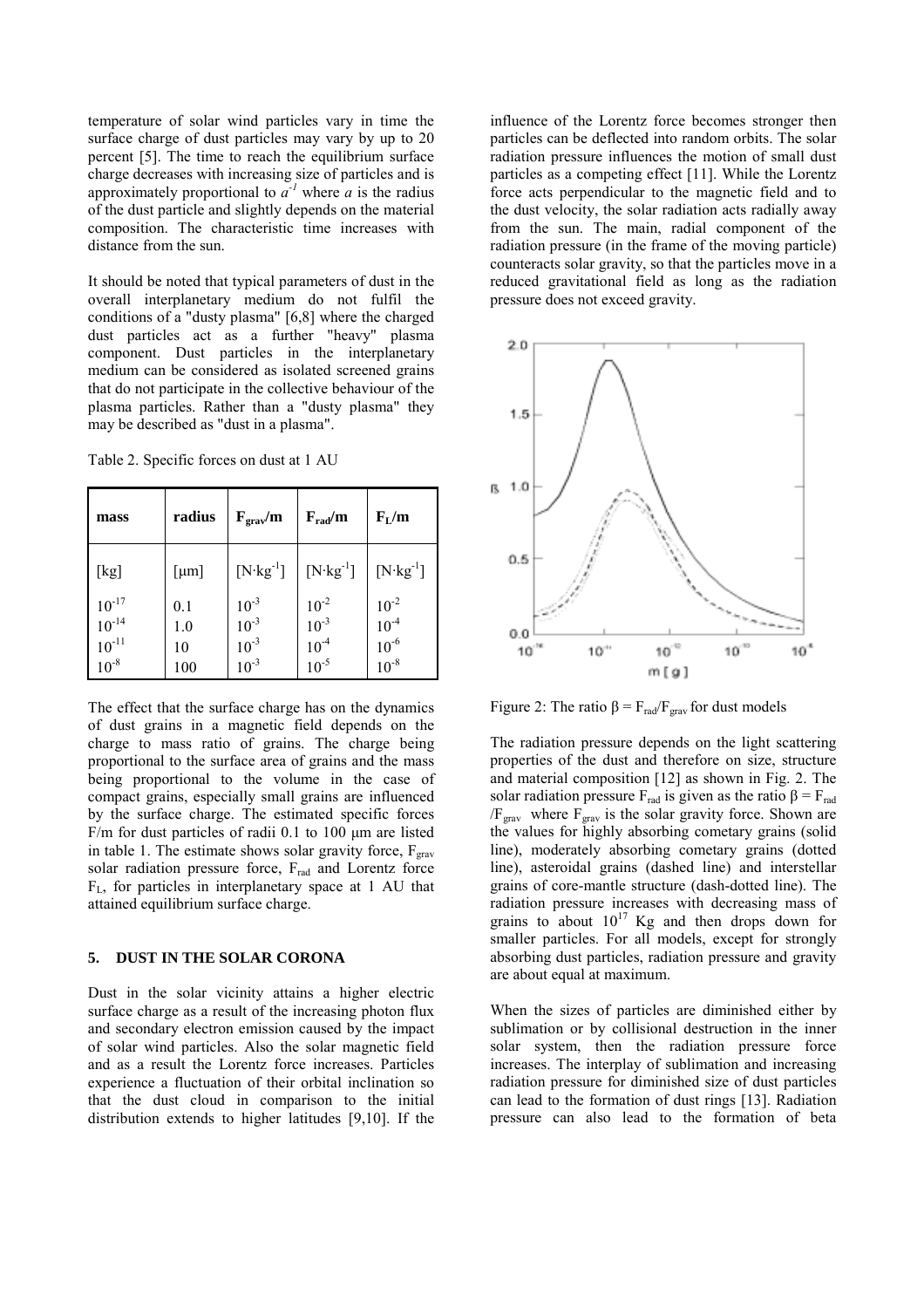meteorites that are ejected from the corona in hyperbolic orbits [14]. The distribution of dust near the sun and the dust ring formation was studied in detail for absorbing and refractory particles [15, 16] of porous and compact structure. Carbon and silicate are used as examples for refractive and absorbing material. Fig. 3 shows then evolution of dust particles near the Sun under the influence of radiation pressure and sublimation. Solid lines denote the decrease in size with distance from the sun for refractory grains, dotted lines for absorbing grains.



Figure 3: Formation of dust rings and β - meteorites

Refractory grains sublimate inward from about 3 solar radii and sublimation begins for particles of different size at about the same distance from the Sun. The sublimation of absorbing grains begins at larger distances from the sun. As a result of the diminished size radiation pressure increases and pushes the particles out from where they drift inward where sublimation begins again. As a result the particles are drifting inward and outward during their sublimation before the completely sublimate or they are blown away from the vicinity of the sun. The enhancement of the dust number density in the dust rings is smaller than by a factor of 2 over less than 1 solar radius for silicate particles (porous, fluffy) with initial eccentricities < 0.1. The strongest enhancement is seen for 10 μm fluffy carbon particles, but only if the initial orbits are almost circular, that is for orbital eccentricities  $e = 0.01$  and smaller [16].

Aside from radiation pressure also the Lorentz force modifies the dust distribution. Assuming an initial distribution in latitudes 30º below and above the ecliptic plane, dust particles of size 2-5 μm will be distributed to latitudes  $+/- 50^{\circ}$  at 10 R<sub>sun</sub>. Particles in the size range  $0.5 - 2 \mu m$  show the strongest variation with the solar magnetic field. They are distributed out to  $+/- 70^{\circ}$  in a weak magnetic field and distributed out to 90º for times of the solar cycle with a strong magnetic field. Smaller silicate particles are randomly distributed at all phases of the solar cycle. Small Carbon dust particles sublimate before their orbits can be randomized. It should be noted that the particles that are influenced by radiation pressure and Lorentz force are relatively small. Their contribution to brightness observations is not sufficient for detecting these effects with remote astronomical observations [17, 18].

#### **6. ENTRY OF INTERSTELLAR DUST**

The in - situ study of interstellar dust from spacecraft in the solar system is crucial for the understanding of the physical and chemical evolution of solid material in the interstellar medium. Interstellar dust has been detected in the solar system for instance aboard Ulysses [19]. The experiment detected to a large majority particles, of masses  $m > 10^{14}$  Kg, while the majority of smaller interstellar dust particles are missing in the in situ data. In order to determine interstellar dust properties from these measurements, it is essential to understand the conditions under which interstellar dust can enter the solar system



Fig. 4. Plasma parameter in the heliosphere

The motion of the Sun (and the heliosphere) relative to the surrounding local interstellar medium (LISM) causes a stream of interstellar matter into the solar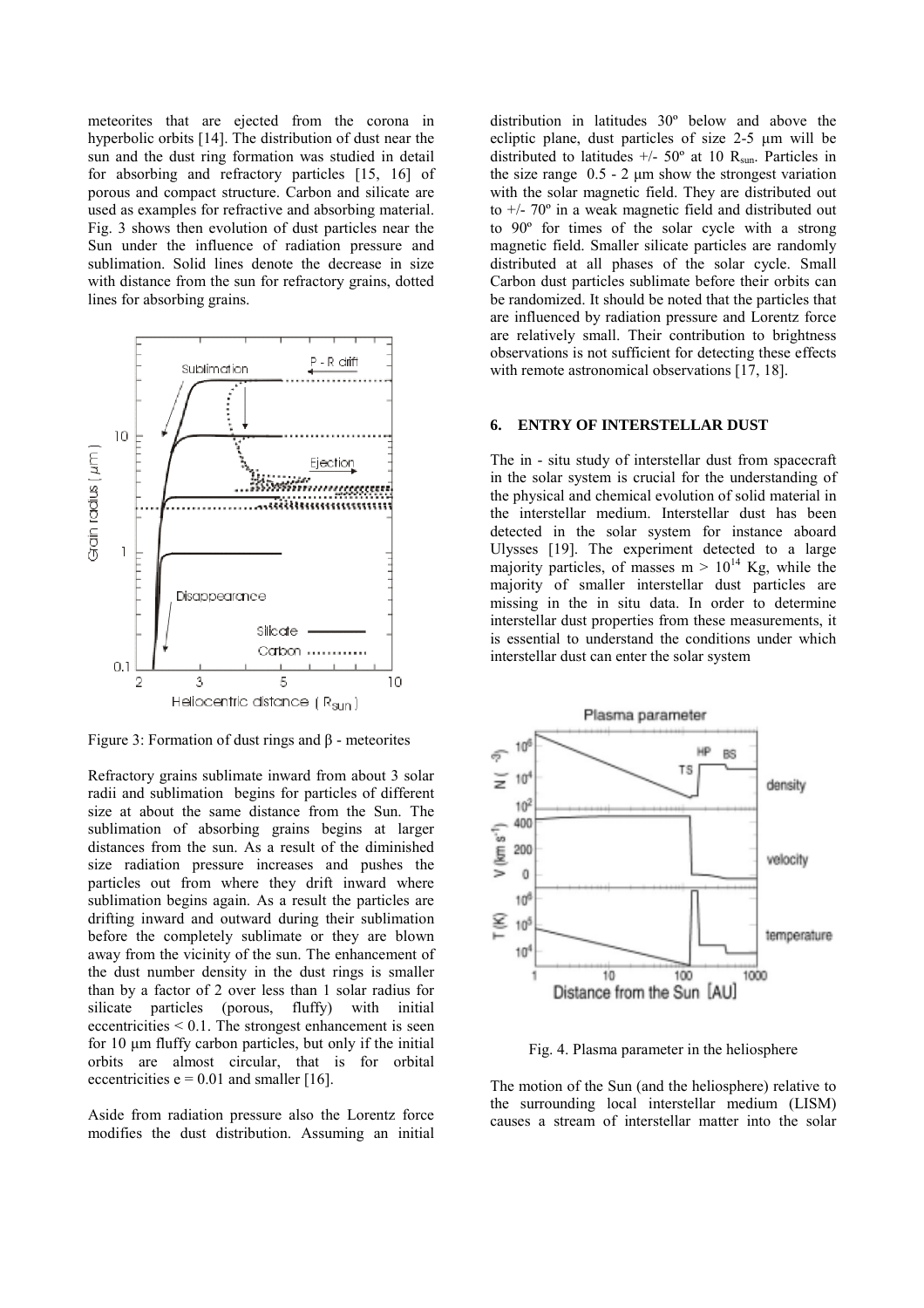system. Within this "interstellar wind" dust particles may enter the solar system, i.e. the heliosphere. The heliosphere denotes the region around the sun that is filled with the solar wind plasma [20]. It is determined by the interaction of the interstellar medium plasma with the solar wind plasma flow [21]. The plasma conditions are illustrated in Fig. 3: shown are the electron number density, the electron velocity and the temperature as function of the distance from the sun in interstellar upwind direction, i.e. toward the stream of the incoming interstellar wind.

The plasma parameters were derived from numerical models of the heliosphere [22]. While the heliosphere is characterized by gradually decreasing plasma density and temperature in the radially outward flowing solar wind, the radial solar wind velocity drops off steeply at the termination shock (TS). The deflected solar wind plasma forms a region of constant plasma density and high plasma temperature between termination shock and heliopause (HP). Secondary electron emission increases as a result of the increasing plasma temperature in this region and leads to an increasing surface charge [5] which depends as well on the material composition of grains. Hence the entry of interstellar dust in the solar system depends on the size and material composition of grains and on the conditions of the interstellar medium and the solar wind plasma.



Fig. 5. Dust entry into the heliosphere

If the surface charge of interstellar dust is low, then the orbits of particles are determined by solar gravity force  $F_{grav}$  and solar radiation pressure force  $F_{rad}$ . The particles initially form a monodirectional stream from the interstellar upstream direction relative to the Sun. Particles with the *ratio*  $\beta = F_{rad} / F_{grav} < 1$ , are in hyperbolic orbits, with the focus of orbits behind the Sun: the flux is collimated in interstellar downwind direction. Particles for which radiation pressure force

exceeds gravity  $(\beta > 1)$  are repelled in hyperbolic orbits with focus in the interstellar upwind direction.

For small particles the electric surface charge is more important and particles are influenced by the Lorentz force in the interstellar and interplanetary magnetic field. Particles of size 0.01 µm are strongly influenced by the magnetic field and picked up by the plasma flow. They are deflected from entering the heliosphere. Larger grains, of 0.1 um size, are less significantly influenced by interaction with the plasma and they can enter the heliosphere. The dust entry into the heliosphere is illustrate in Fig. 5 where grey denotes the region of the heliosphere and red the region within the termination shock.

| Table 3.: Deflection of interstellar dust |  |
|-------------------------------------------|--|
|-------------------------------------------|--|

| <b>Deflection Mechanism</b>        | <b>Mass Interval</b>              |
|------------------------------------|-----------------------------------|
| heliospheric deflection            | $m < 10^{-18}$ kg                 |
| solar magnetic field<br>deflection | $m < 10^{-17}$ kg                 |
| radiation pressure<br>repulsion    | $10^{-17}$ kg < m < $10^{-15}$ kg |
| gravitational focusing             | $m > 10^{-15}$ kg                 |

The efficiency of the different mechanisms varies with dust structure, size, and material composition. The relevant mass intervals for the deflection mechanisms [23] are listed in Table 3. While the heliospheric deflection and solar magnetic field deflection take place already at the boundaries and in the outer solar system, radiation pressure and gravitational focussing are relevant at distances < 5 AU from the sun. All deflection mechanisms do also depend on the material composition of dust particles.

# **7. SUMMARY**

Charging effects influence the motion and the distribution of small dust particles in the interplanetary medium. Although the influence of the surface charge is very important, the conditions of a "dusty plasma" where collective effects occur do not apply. Small dust particles in the vicinity of the sun are severely influenced by the Lorentz force, but solar radiation pressure force is equally important. The flux of refractory dust particles in the vicinity of the sun is estimated to vary with the solar magnetic field. Absorbing particles can be pushed out from the solar vicinity as a result of radiation pressure. The entry of